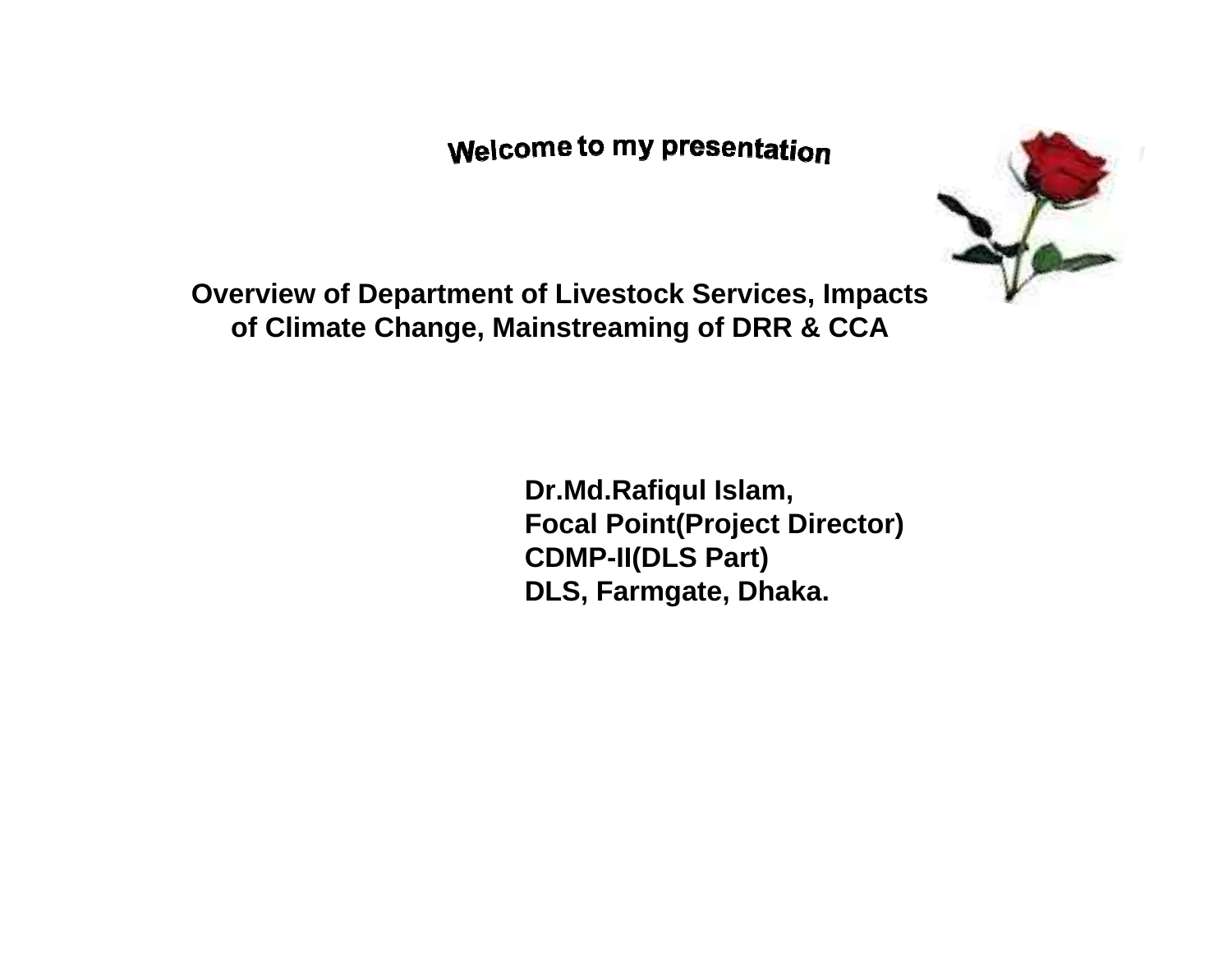# **Overview of DLS**

**During 1948 Veterinary Department was rearranged in this country and the Head Quarter was established at Dhaka from comilla.**

**In 1972 the Head quarter was established at Kazi Alauddin Road, Dhaka. In 1984 the Head Quarter was established at Khamarbari Sarak, Farmgate Dhaka.**

**Department of Livestock Services is under the Ministry of Fisheries and Livestock (MoFL), Government of the people`s Republic of Bangladesh.**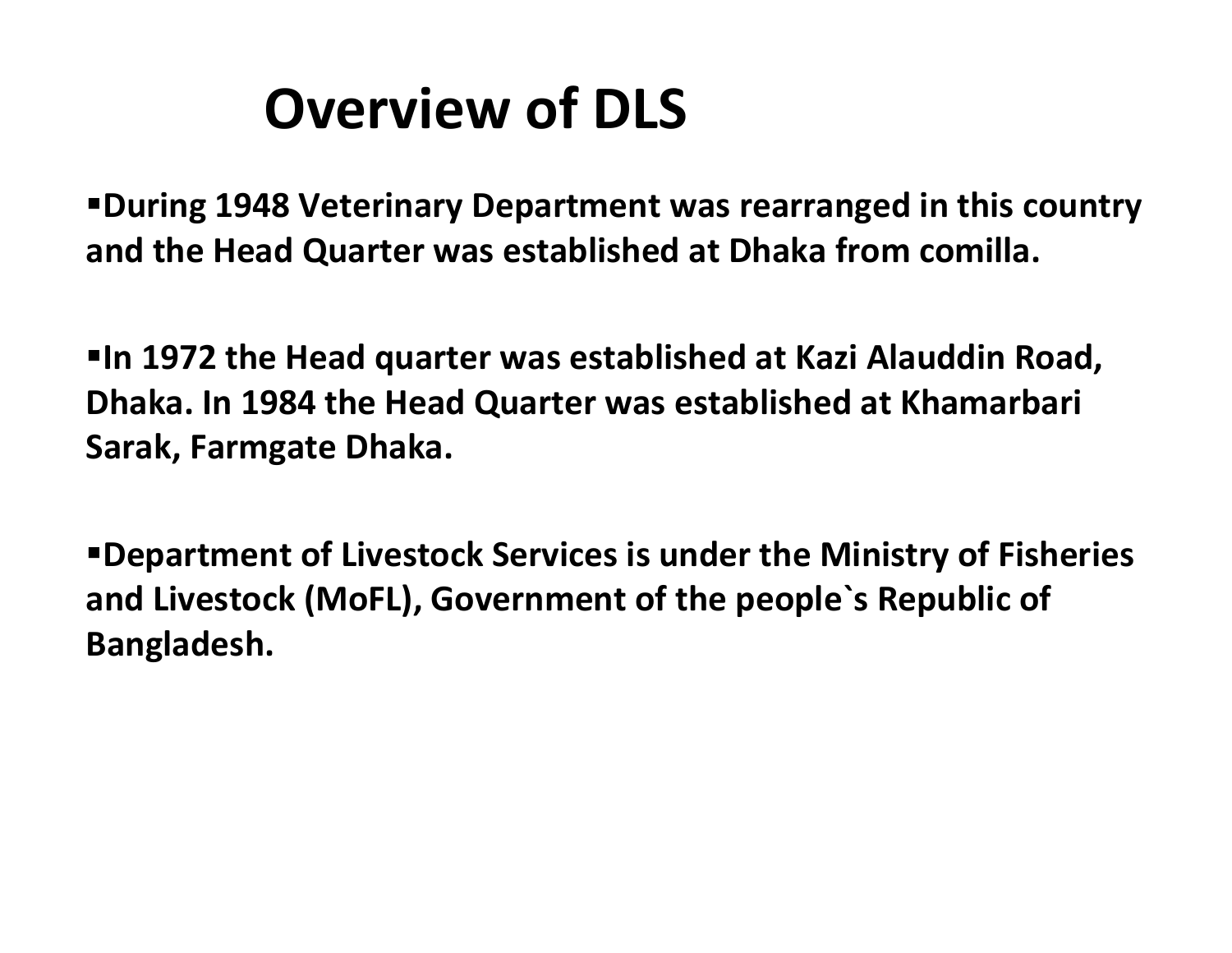- **The Department is Headed by Director General.**
- **Under Director General five Director level officer work.**
- **50 Deputy Director work under this Department.**
- **197 District level officers are working in this Department.**
- **533 Upazila level Officers are working at Upazila/District level.**
- **755 entry level officers are working in various field under this Department.**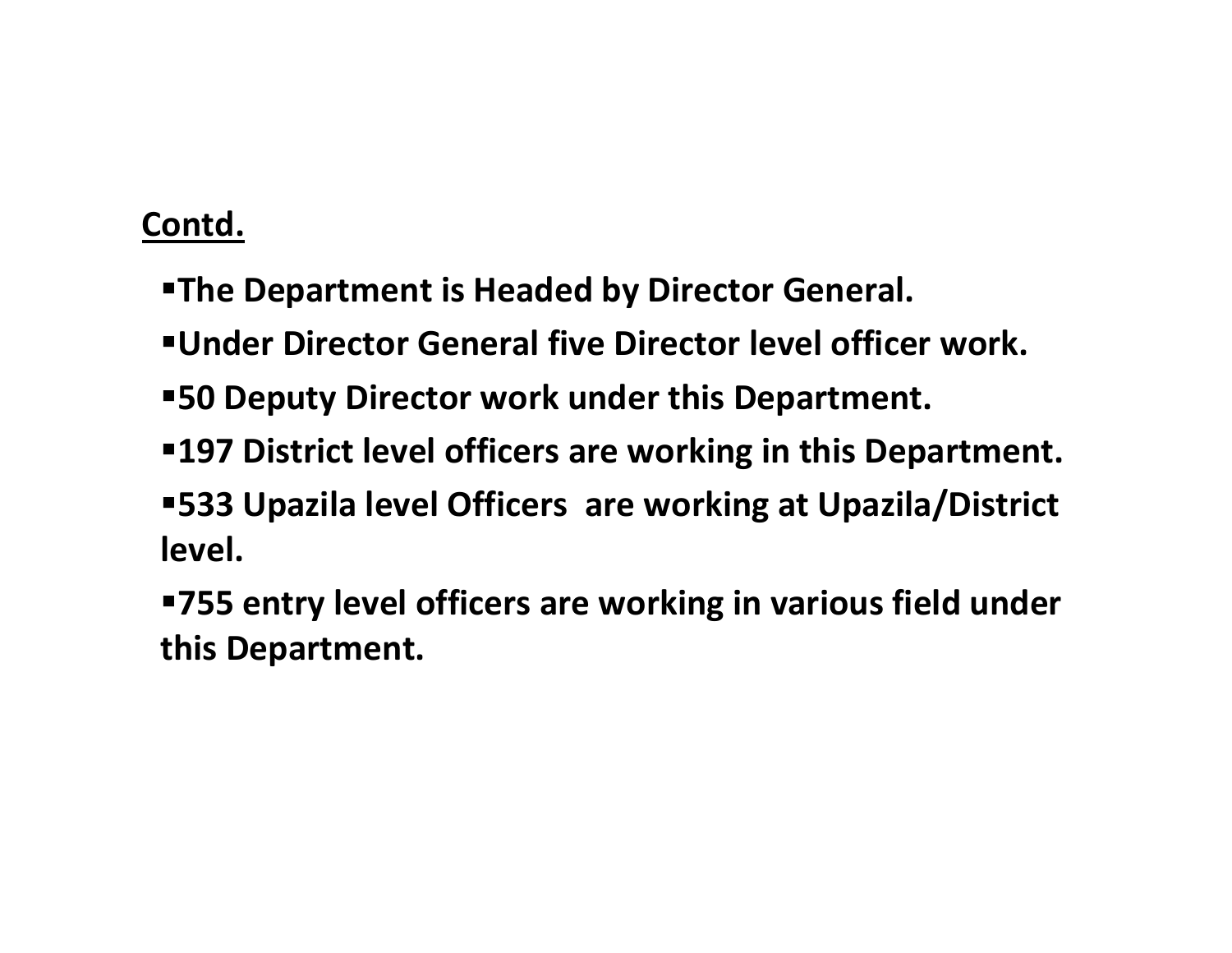# **At Present the Department is operating with**

- **1. 1546 First Class Officers.**
- **2. 8 Second Class Officers.**
- **3. 4612 third class Staffs**
- **4. 2296 fourth class employee**

**Total 8426 Officers and Staffs under revenue budget are working in this Department. Other than this, there are 24 projects and programs and 1856 Officer`s and staffs are working under Development budget in this Department.**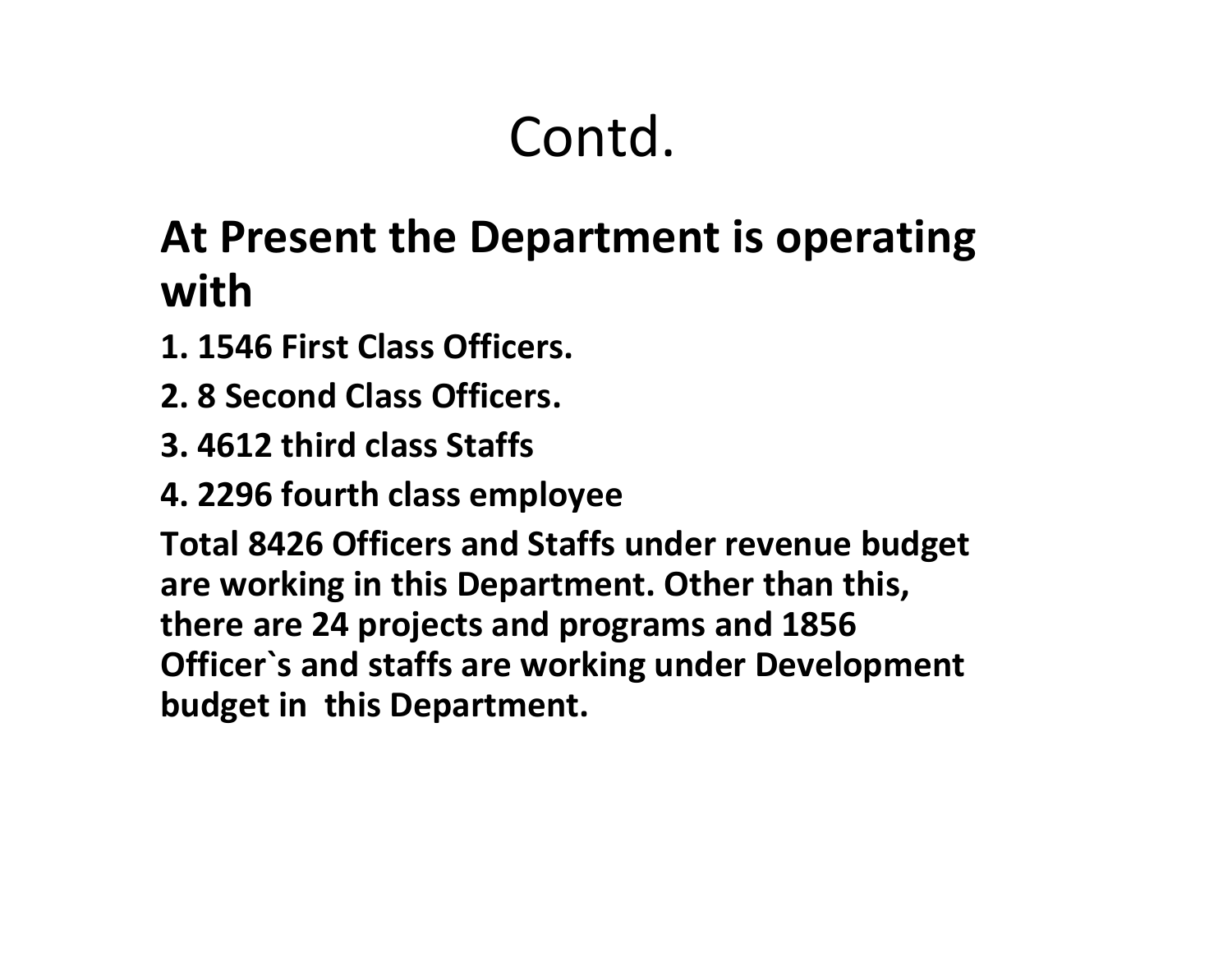# **Organogram of DLS**

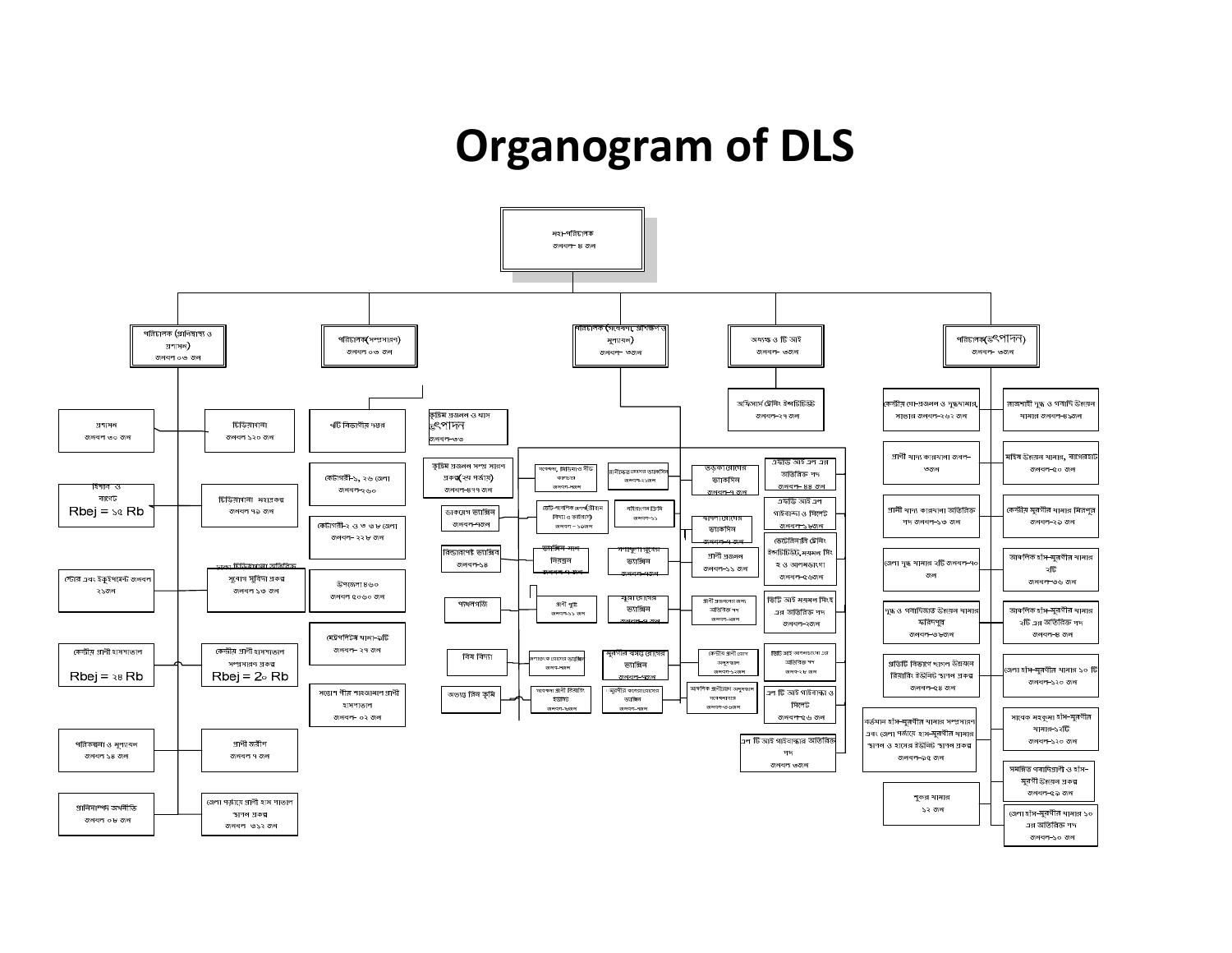**Treatment of all ailing animals Indoor and Outdoor.**

**Vaccination all types of animal to prevent the diseases.**

**Production of Vaccines .**

**Research on vaccine, breed development, production of all types of livestock.**

**Artificial insemination.**

**Investigate the types of Diseases.**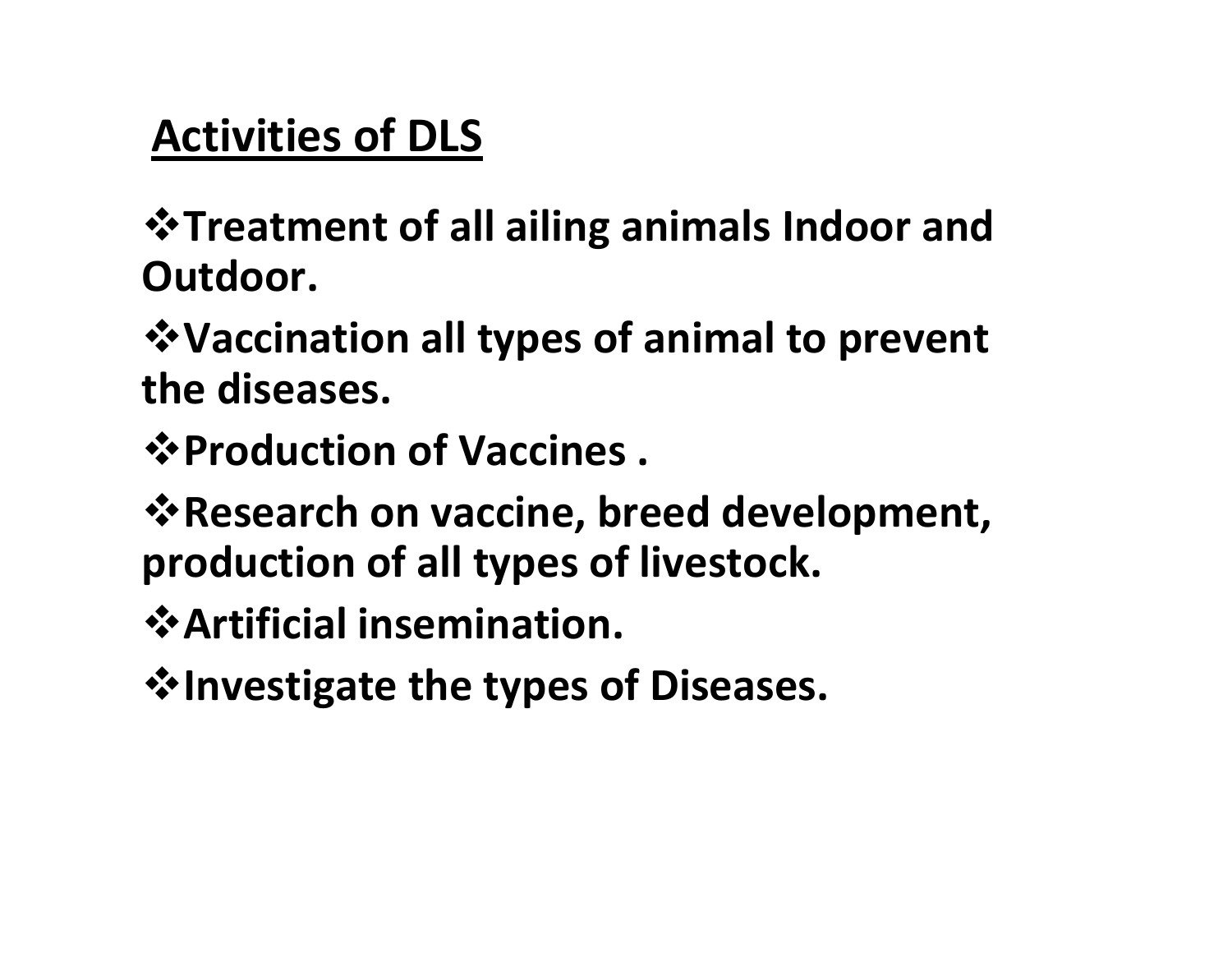**Investigate the epidemiology of diseases.**

**Control import /export of all Veterinary Medicine ,Vaccine, feed additives and feed supplement.**

**Production of Poultry, Duck ,Cattle, Buffalo, Goat, Pigs and other domesticated/wild animals and birds.**

**Produce high yielding variety of Livestock.**

**Fodder cultivation, Feed Preparation and preservation.**

**Ensure the production of Meat ,Milk and eggs and their by‐product.**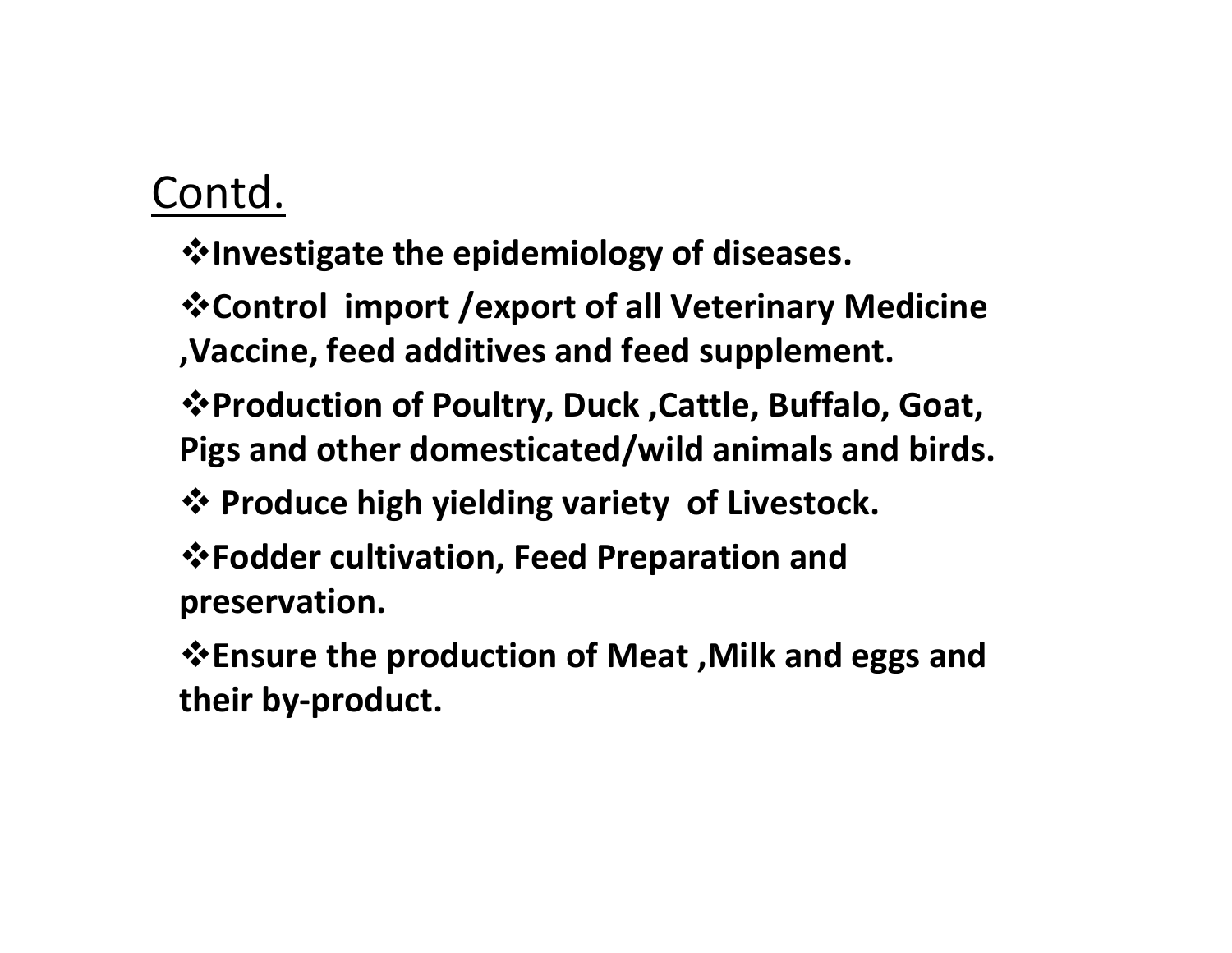**Small credit for livestock production and Management.**

**Communicate with all other related Department to prevent Zoonotic Diseases.**

**Communicate with National and International Livestock Organizations.**

**Encourage to establish poultry, dairy and other animals and birds farms at Private level.**

**Implement all veterinary act and rules under jurisdiction.**

**Encourage to export poultry, livestock, Livestock Product and By‐Product.**

**Control the Slaughter house of the Cities, Municipalities and other selling centers.**

**Abide by all Government rules/order.**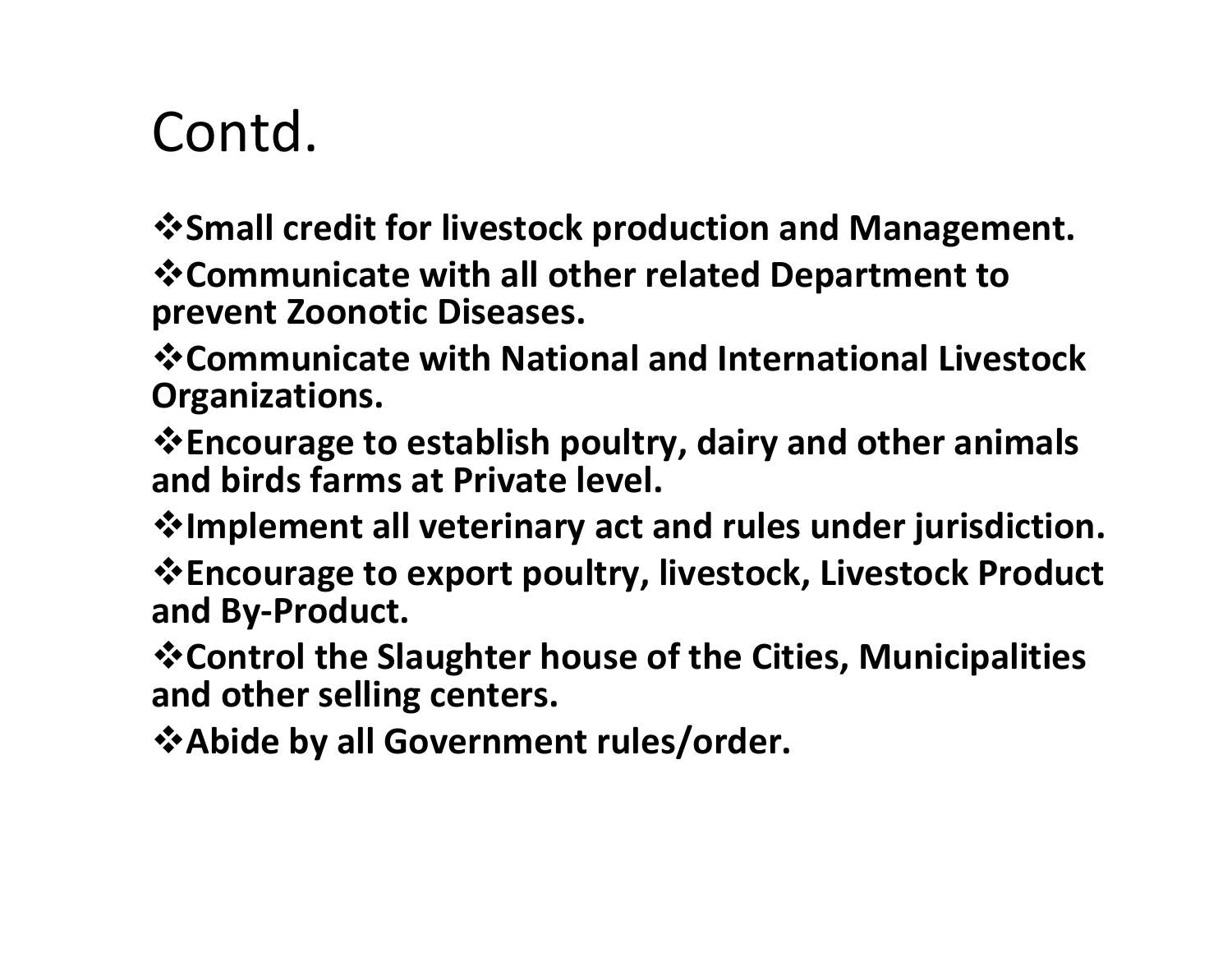### Livestock Economy at <sup>a</sup> glance

Table 1: Livestock and poultry production in Bangladesh ( in Million No.)

| Livestock/<br>Poultry  | 2003-4 | 2004-5 | 2005-6 | 2006-7 | 2007-8 | 2008-9  | 2009-10 | 2010-11 | $2011 -$<br>$12$ |
|------------------------|--------|--------|--------|--------|--------|---------|---------|---------|------------------|
| <b>Cattle</b>          | 22.6   | 22.67  | 22.8   | 22.87  | 22.9   | 22.976  | 23.05   | 23.121  | 23.195           |
| <b>Buffalo</b>         | 1.06   | 1.11   | 1.16   | 1.21   | 1.26   | 1.3     | 1.349   | 1.394   | 1.443            |
| Goat                   | 18.41  | 19.16  | 19.94  | 20.75  | 21.56  | 22.4    | 23.275  | 24.149  | 25.116           |
| <b>Sheep</b>           | 2.38   | 2.47   | 2.57   | 2.68   | 2.78   | 2.877   | 2.977   | 3.002   | 3.082            |
| <b>Total Livestock</b> | 44.45  | 45.41  | 46.67  | 47.51  | 48.5   | 49.553  | 50.651  | 61.666  | 52.836           |
| <b>Chicken</b>         | 172.63 | 183.65 | 194.82 | 206.89 | 212.47 | 221.394 | 228.035 | 234.686 | 242.86<br>6      |
| <b>Duck</b>            | 36.4   | 37.28  | 38.17  | 39.08  | 39.84  | 41.234  | 42.677  | 44.12   | 45.7             |
| <b>Total poultry</b>   | 209.3  | 220.93 | 232.99 | 245.97 | 252.31 | 262.628 | 270.712 | 278.806 | 288.56<br>6      |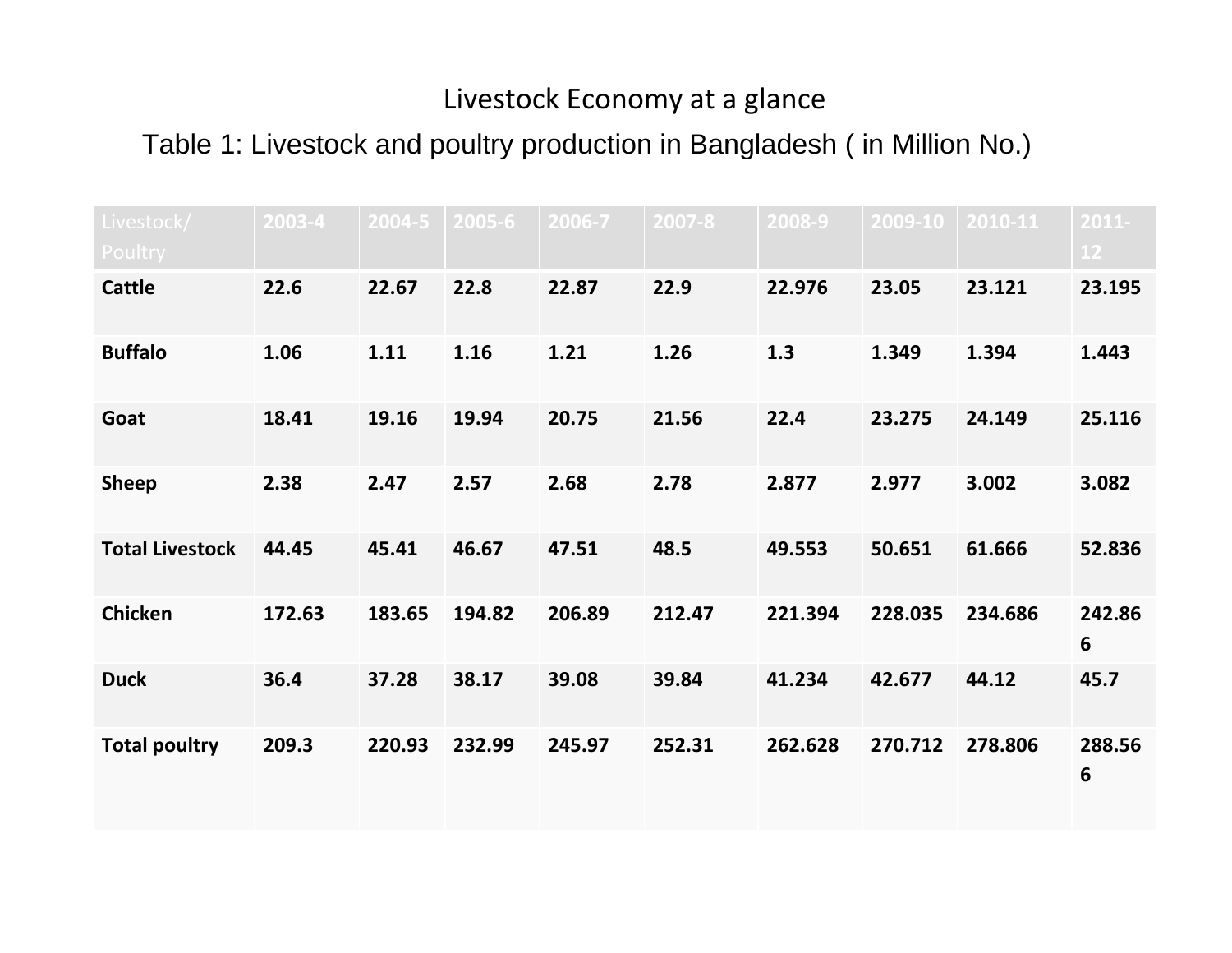Table2: Contribution of Livestock & Poultry on National Economy:

| Growth of Livestock in National Economy (2011-12)              | 3.32%     |
|----------------------------------------------------------------|-----------|
| Contribution of Livestock sector in National Economy (2011-12) | 2.58%     |
| <b>Livestock Growth rate</b>                                   | 3.50%     |
| Role of Livestock in Agricultural Production(2011-12)          | 17.15%    |
| <b>Employment (Directly)</b>                                   | 20%       |
| <b>Employment (Partly)</b>                                     | 50%       |
| <b>Production of Livestock Products (Tk. In crore)</b>         | 1500(app) |
| Earning of Foreign Exchange only from hides & skin(2011-12)    | 4.31%     |
| <b>Cultivation of Land</b>                                     | 50%       |
| <b>Rural Transport</b>                                         | 50%       |
| <b>Production of organic Fertilizer</b>                        | 125 M.M.T |
| <b>Fuel supply</b>                                             | 25%       |

Source: Economic Review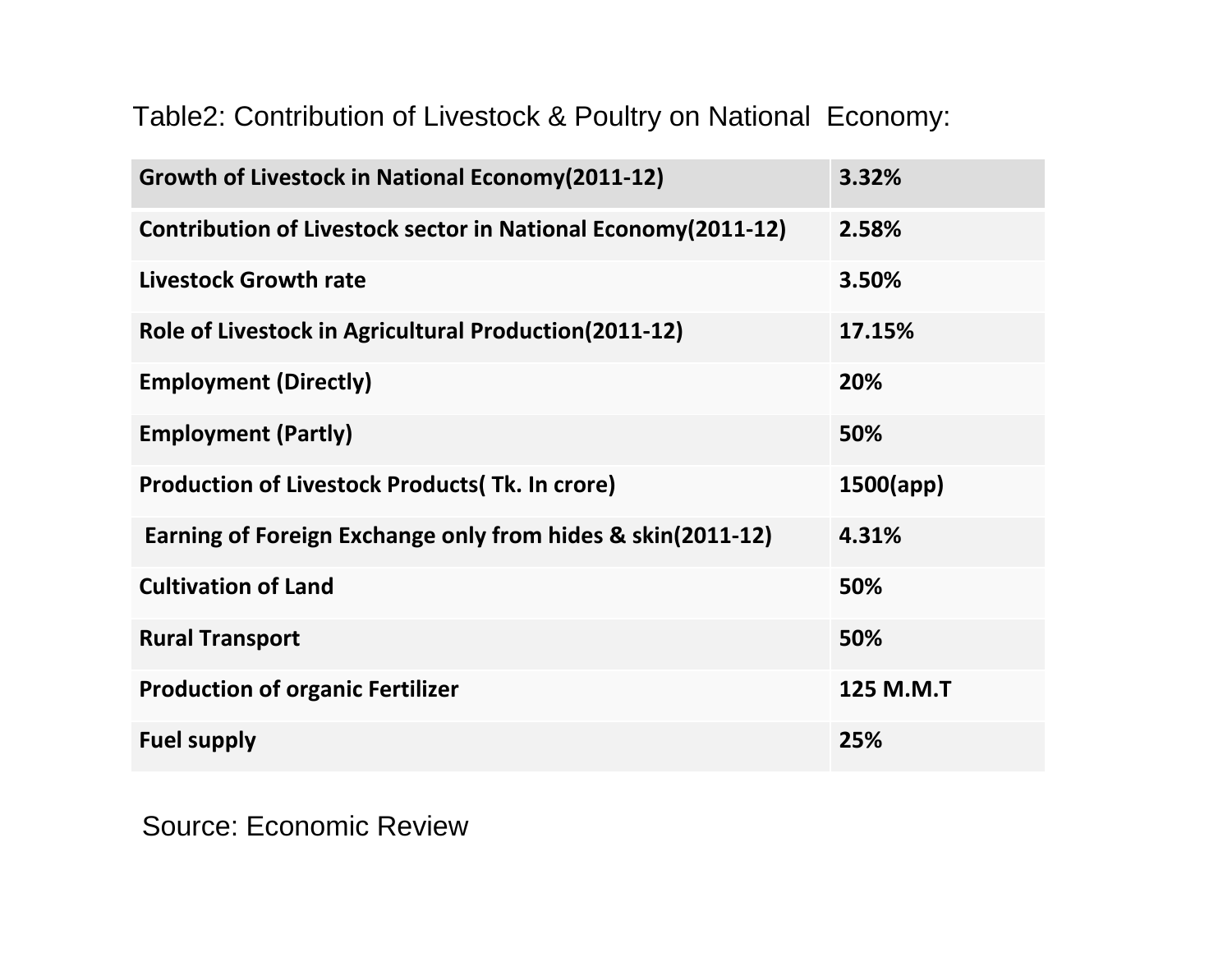### Table 3: Production of Milk, Meat & Egg.

| <b>Product</b> | <b>Unit</b>        |        |        |        |        | <b>Fiscal Year</b> |        |         |         |         |
|----------------|--------------------|--------|--------|--------|--------|--------------------|--------|---------|---------|---------|
|                |                    | 2003-4 | 2004-5 | 2005-6 | 2006-7 | 2007-8             | 2008-9 | 2009-10 | 2010-11 | 2011-12 |
| <b>Milk</b>    | <b>Million ton</b> | 1.99   | 2.14   | 2.27   | 2.28   | 2.65               | 2.286  | 2.365   | 2.947   | 3.46    |
| <b>Meat</b>    | <b>Million ton</b> | 0.91   | 1.06   | 1.03   | 1.04   | 1.04               | 1.08   | 1.26    | 1.986   | 2.33    |
| Egg            | <b>Million ton</b> | 4780   | 5623   | 5422   | 5369   | 5653.2             | 4692.0 | 5742.4  | 6078.5  | 7303.89 |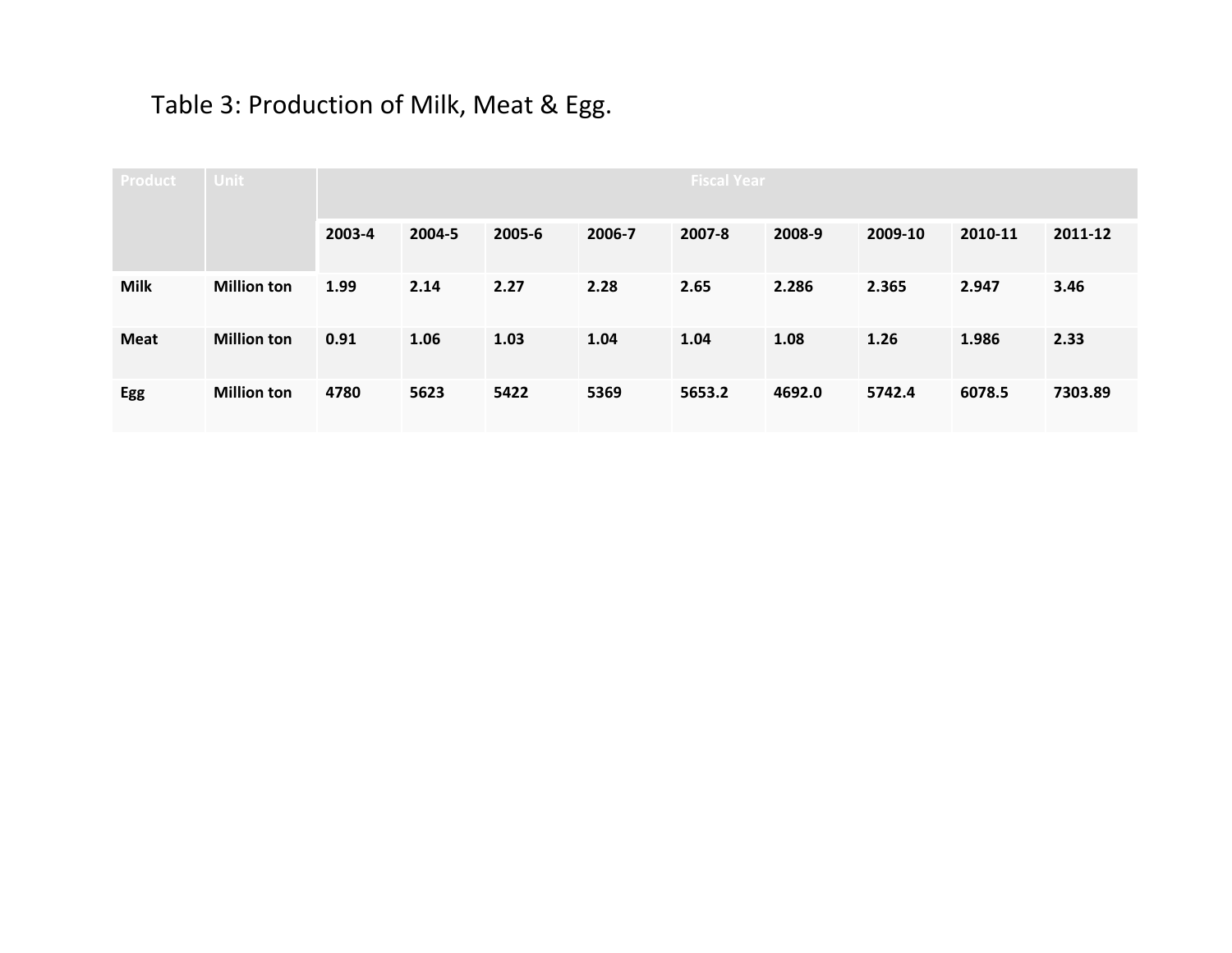### Table 4: Demand, production, Supply & Deficiency of Milk, Meat & Eggs.

| <b>Products</b>                                     | Demand                                                          | <b>Production</b>       | <b>Supply</b>               | <b>Deficiency</b>                         |  |
|-----------------------------------------------------|-----------------------------------------------------------------|-------------------------|-----------------------------|-------------------------------------------|--|
| <b>Milk</b>                                         | 13.50 Million Metric Ton<br>$(250 \text{ ml}/ \text{day/head})$ | 3.46 Million Metric Ton | 64.11<br>ml/ day/head       | <b>10.04 Million Metric</b><br><b>Ton</b> |  |
| <b>Meat</b>                                         | 6.482 Million Metric Ton<br>(120gm/day/head)                    | 2.33 Million Metric Ton | 43.17<br>gm/day/head        | 4.15 Million Metric Ton                   |  |
| <b>Egg</b>                                          | 15392 Million number<br>$(104 \text{ nos./year/head})$          | 7303.89 Million nos.    | 49.35<br>(number/year/head) | 8089.11 Million nos.                      |  |
| Estimated population of the country:14 cror 80 lakh |                                                                 |                         |                             |                                           |  |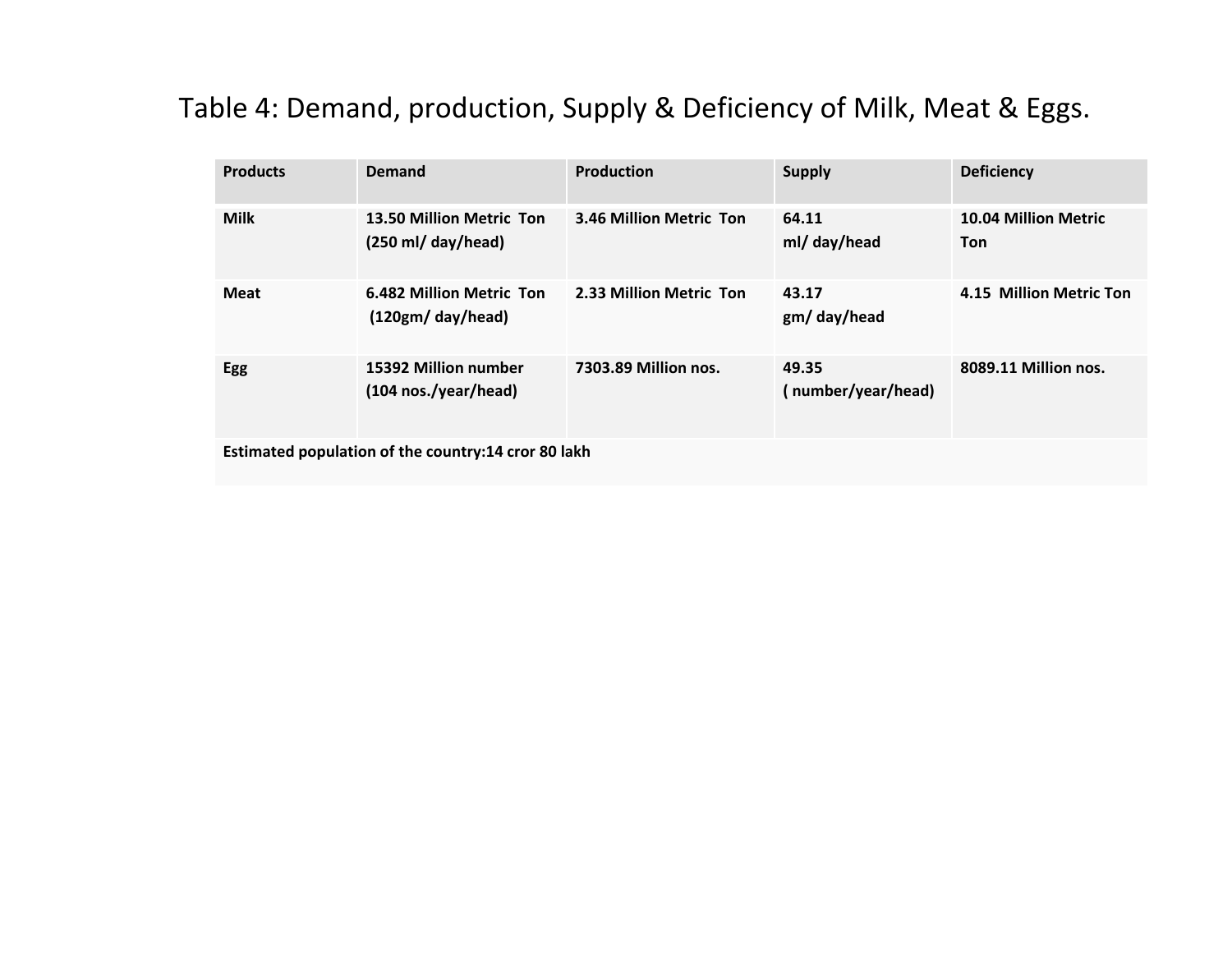#### Table 5: Livestock Farm & Self Employment in the Private Sector.

| <b>Farms</b>                 | 1979-80                  |                          | 1997-98        |                          | 2000-01        |                              | 2009-10        |         |
|------------------------------|--------------------------|--------------------------|----------------|--------------------------|----------------|------------------------------|----------------|---------|
| <b>Meat Processing Plant</b> | $\overline{\phantom{a}}$ | $\blacksquare$           | $\blacksquare$ | $\overline{\phantom{a}}$ | $\blacksquare$ | $\qquad \qquad \blacksquare$ | $\overline{2}$ | 200     |
| <b>Hatchery</b>              | $\blacksquare$           |                          | 40             | 6000                     | 97             | 14550                        | 137            | 20000   |
| <b>Feed Mill</b>             |                          |                          | 20             | 3000                     | 22             | 3300                         | 47             | 7050    |
| <b>Poultry Farm</b>          | 787                      | 11805                    | 60670          | 910050                   | 91430          | 1371450                      | 148933         | 2233995 |
| <b>Duck Farm</b>             | 2002                     | 10025                    | 30670          | 153800                   | 35374          | 176870                       | 62604          | 313020  |
| <b>Dairy Farm</b>            | 227                      | 2270                     | 29649          | 296490                   | 32614          | 326140                       | 79847          | 98470   |
| <b>Goat Farm</b>             |                          |                          | 20833          | 104165                   | 24940          | 124700                       | 56147          | 280735  |
| <b>Sheep Farm</b>            | $\overline{\phantom{a}}$ | $\overline{\phantom{a}}$ | 10289          | 51445                    | 11112          | 55560                        | 22426          | 112130  |
| <b>Total</b>                 |                          | 24100                    |                | 1524950                  |                | 2072570                      |                | 3065600 |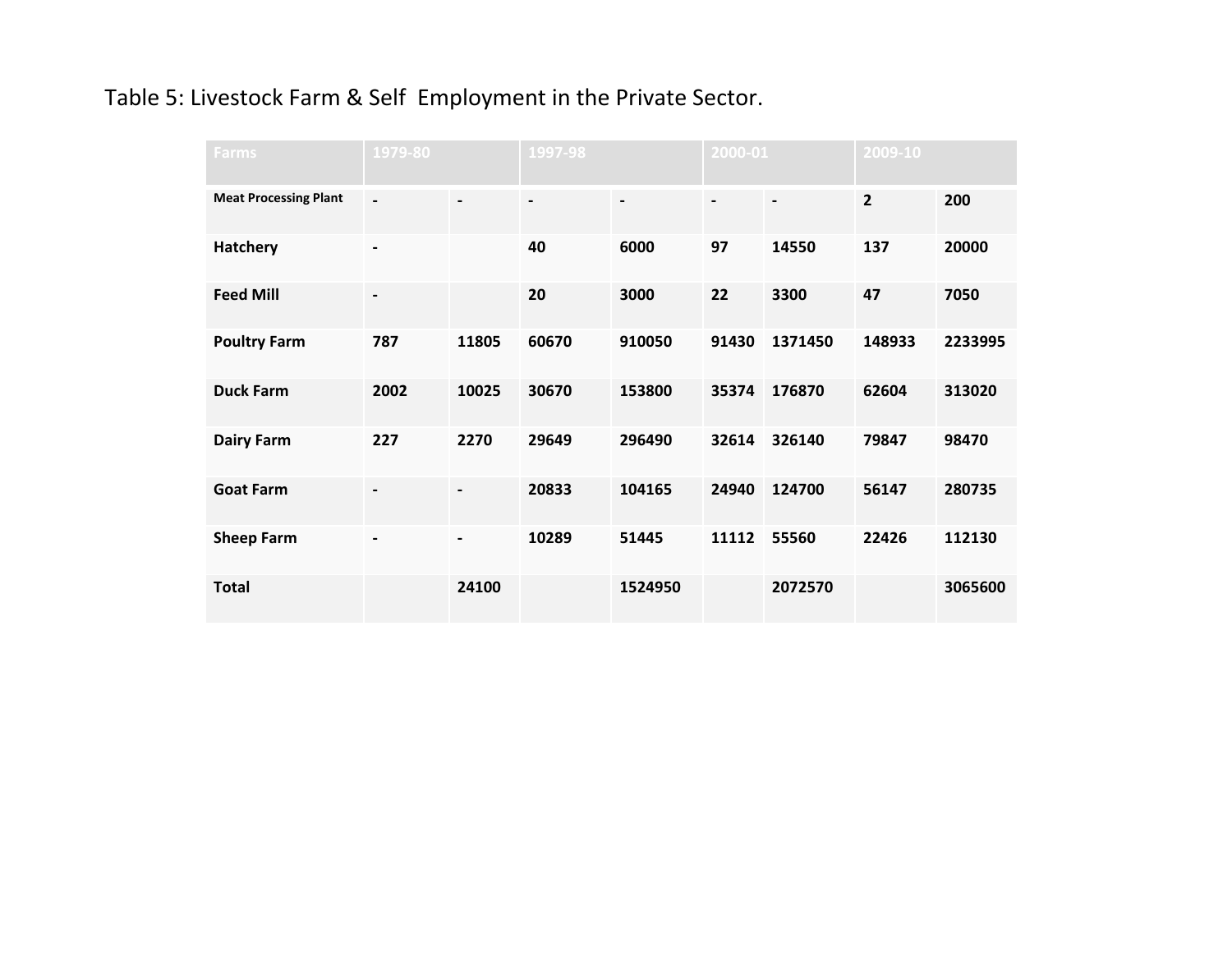## **Climate and Climate Change**

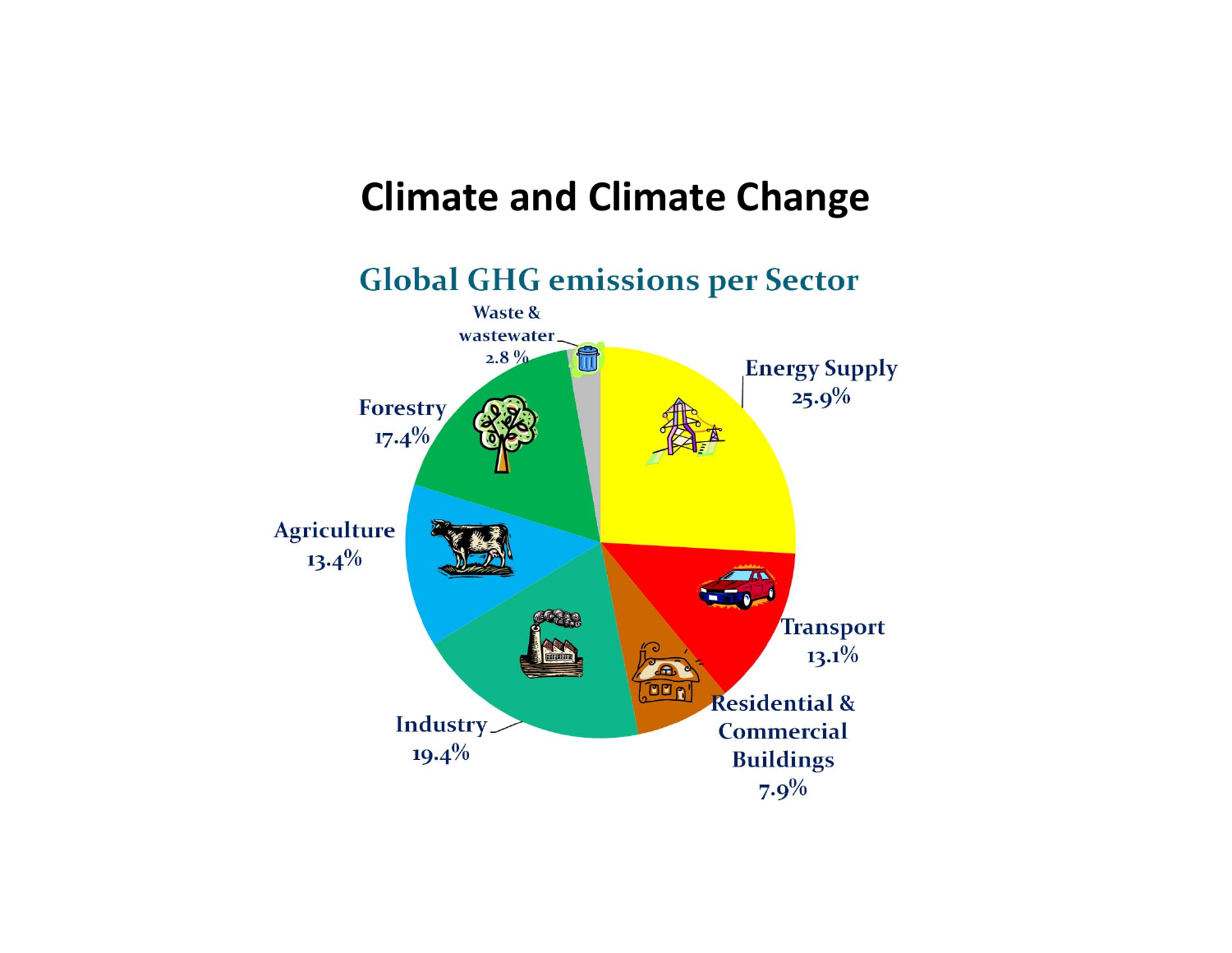## **Impact of Climate change in Bangladesh**

**Introduction:** Bangladesh is one of the most climate vulnerable country in the world and will become even more so, as <sup>a</sup> result of climate change. Flood, tropical cyclone, storm surges, Tsunami, Earthquake and droughts are likely to become more frequent and severe in the coming years.

The Government of Bangladesh Vision is to eradicate poverty and achieve economic and social well‐being for all the people within 2021. This will be achieved through <sup>a</sup> pro‐poor Climate Change Strategy which priorities adaptation and disaster risk reduction and also addresses low carbon development, mitigation, technology transfer and the provision of adequate finance.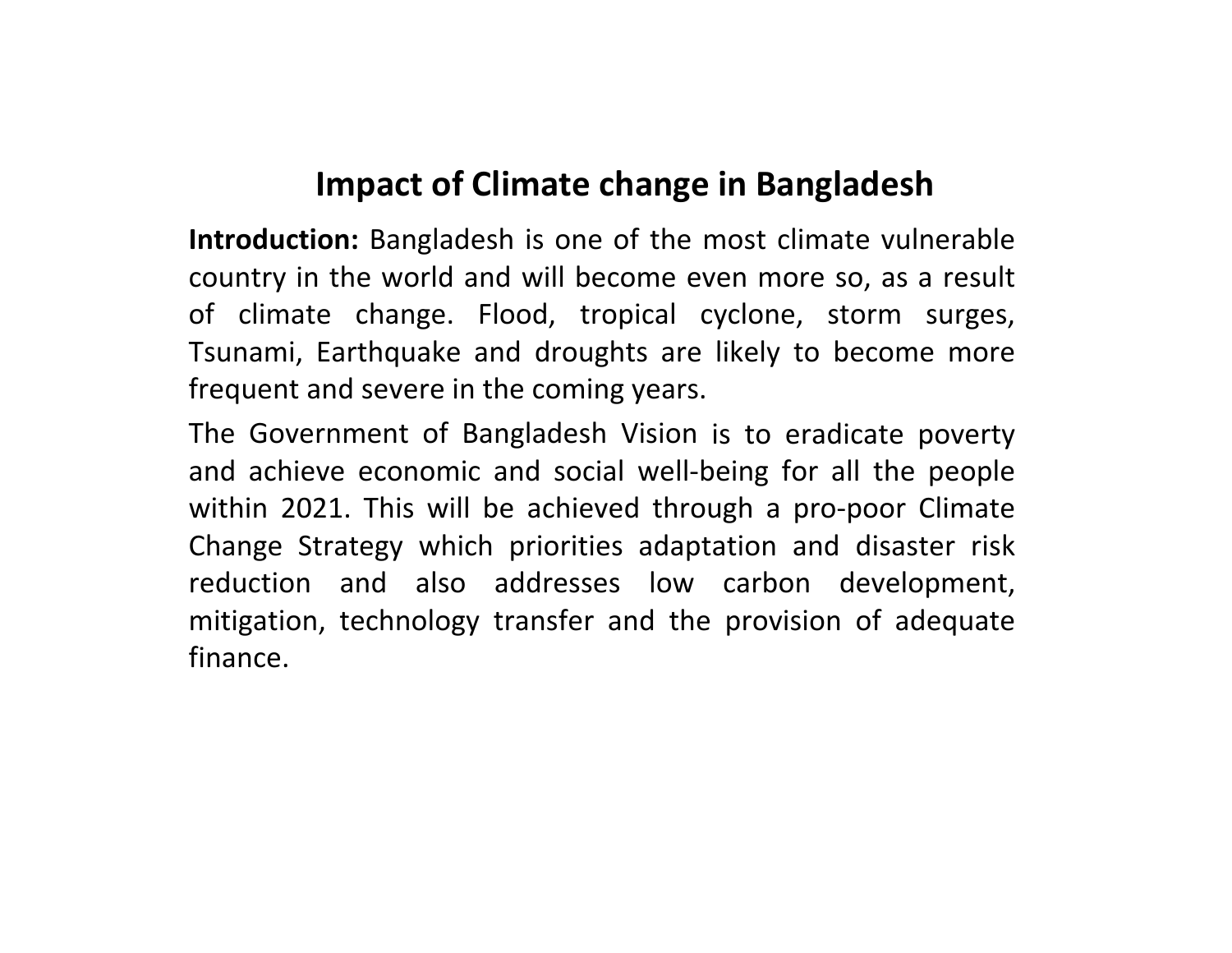### Table: 6 The ongoing impacts and likely impacts of Global Warming and area of intervention

| SI<br>$\mathbf{n}\mathbf{o}$ | <b>Immediate impact</b>                                                   | <b>Result</b>                                                                           | <b>Area of Intervention</b>                                                                                                                                                                     |
|------------------------------|---------------------------------------------------------------------------|-----------------------------------------------------------------------------------------|-------------------------------------------------------------------------------------------------------------------------------------------------------------------------------------------------|
| $\mathbf{1}$                 | Increased no of<br>Cyclones with<br>increased frequency<br>and severity.  | Higher storm<br>surges<br>Higher wind<br>speed.                                         | Development of Early Warning<br>systems. Killas for livestock. Cyclone<br>shelters for human being.                                                                                             |
| 2                            | Heavier more erratic<br>rainfall in GBM basin<br>in the monsoon<br>season | Higher river flows,<br>Drainage<br>congestion,<br>Flooding in rural<br>and urban areas. | Improvement of drainage system,<br>establishment of farms in the high land or<br>make the farm land high. Upgrading of<br>flood Protection measures. Raising some<br>roads and animal shelters. |
| 3                            | Lower more erratic<br>rainfall at other times                             | Droughts<br>scarcity<br>of drinking water.                                              | and Improved irrigation and water<br>management for pasture land. Catch<br>more rain water in the pond and other<br>natural reservoir.                                                          |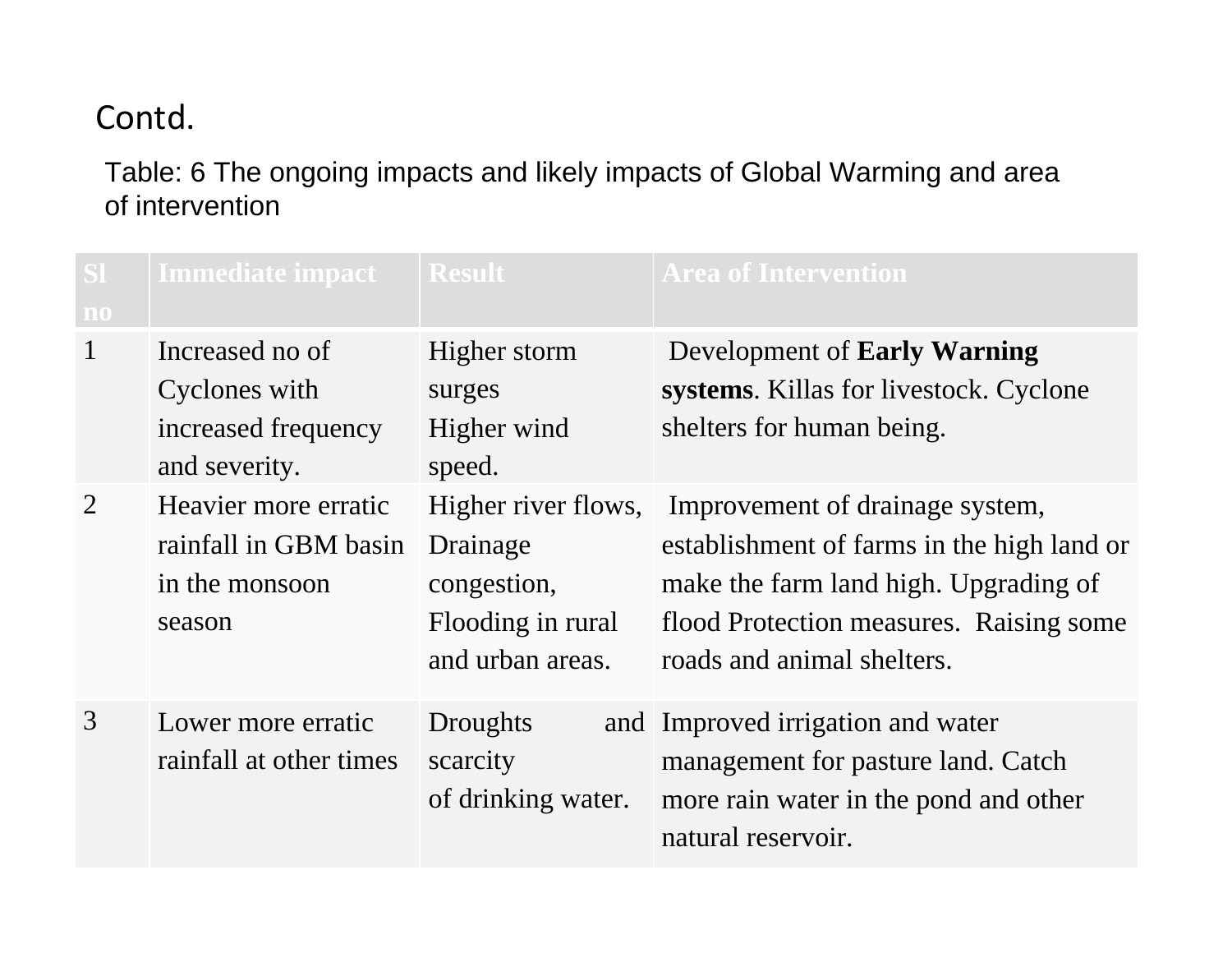| Luury)         |                                                                                       |                                                                                                                                                |                                                                                                                                                                               |
|----------------|---------------------------------------------------------------------------------------|------------------------------------------------------------------------------------------------------------------------------------------------|-------------------------------------------------------------------------------------------------------------------------------------------------------------------------------|
| Sl no          | <b>Immediate</b><br><b>impact</b>                                                     | <b>Result</b>                                                                                                                                  | <b>Area of Intervention</b>                                                                                                                                                   |
| $\overline{4}$ | Melting of<br>Himalayan<br>glaciers                                                   | Higher river flows in short to<br>medium term and then<br>reduced flows and increased<br>saline intrusion.                                     | <b>Reduction of GHG</b>                                                                                                                                                       |
| 5              | Increased rate of<br>soil erosion.<br>Increased river<br>and ocean water<br>turbidity | a result, ocean & river bad<br>becoming high. Increased sea<br>water level causing salinity<br>intrusion and inundation of crop<br>land.       | Increased sedimentation/siltation Increased dredging and embankment<br>rate in the river and ocean bad, as management needed. Cultivation of saline<br>tolerant fodder crops. |
| 6              | Sea level rise                                                                        | Saline interference into rivers<br>and ground water due to<br>invasion of water through<br>crossing of embankments.<br>Damage of fodder crops. | Cultivation of saline tolerant fodder<br>crops. Possible relocation of existing<br>dairy and poultry farms or to raise<br>the entire establishment.                           |
| 7              | Warmer and<br>more humid<br>weather                                                   | Increased prevalence of<br>disease and disease vectors                                                                                         | Animal Health education, awareness<br>building, Immunization and other<br>prevention                                                                                          |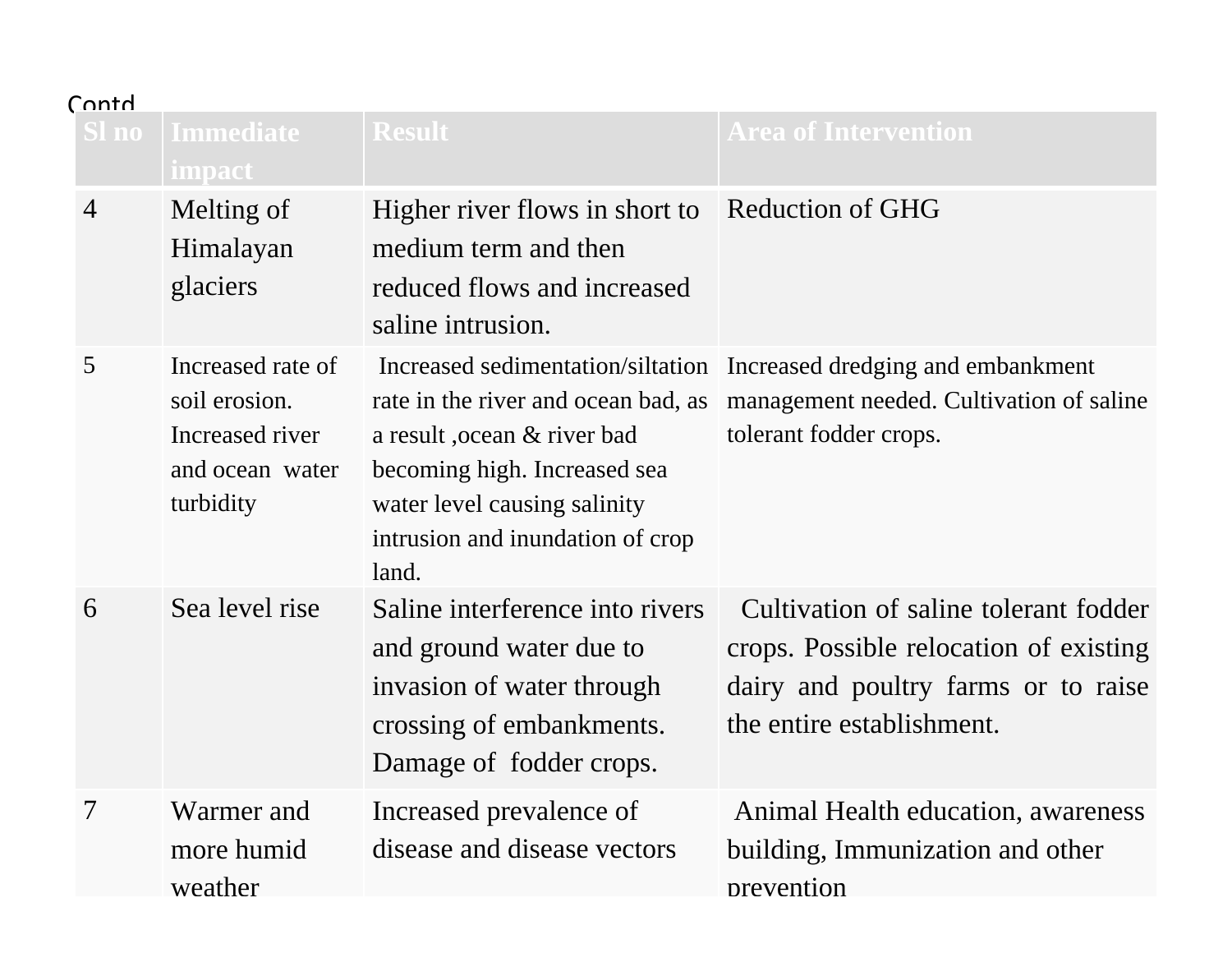#### Table: 7Flood affected area during extreme hydrological years

| SI no          | Year<br>⊟of i<br>flooding | Area<br><b>Inundated</b><br>Sq.Km | <b>Percentag</b><br>e. | Loss of human<br>lives | Loss<br>of.<br><b>livestock</b> | Loss of resources                                                                                                                                                                           |
|----------------|---------------------------|-----------------------------------|------------------------|------------------------|---------------------------------|---------------------------------------------------------------------------------------------------------------------------------------------------------------------------------------------|
| $\mathbf{1}$   | 1987                      | 57300                             | 39                     | $2,055$ deaths         |                                 | estimated damage US\$ 1<br>billion.                                                                                                                                                         |
| $\overline{2}$ | 1988                      | 89970                             | 61                     | 2,000-6,500<br>deaths. |                                 | estimated damage US\$ 1.2<br>billion,<br>more than 45 million homeless,<br>between                                                                                                          |
| 3              | 1998                      | 100250                            | 68                     | 1,100 deaths           |                                 | Rendered 30 million people<br>homeless, damaged 500,000<br>homes, heavy loss to<br>infrastructure, estimated<br>damage US\$ 2.8 billion,                                                    |
| 4              | 2004                      | 55000                             | 38                     | 700 deaths             | 15143                           | Inundation 38%, damage US\$<br>6.6 billion, affected nearly 3.8<br>million<br>people.<br><b>Estimated</b><br>damage over \$2 billion.                                                       |
| 5              | 2007                      | 32,000,                           | 22                     | 649 deaths             |                                 | Over 85,000 houses destroyed<br>and almost<br>1 million damaged,<br>approximately 1.2 million acres<br>of crops<br>destroyed or partially damaged,<br>estimated damage over \$1<br>billion, |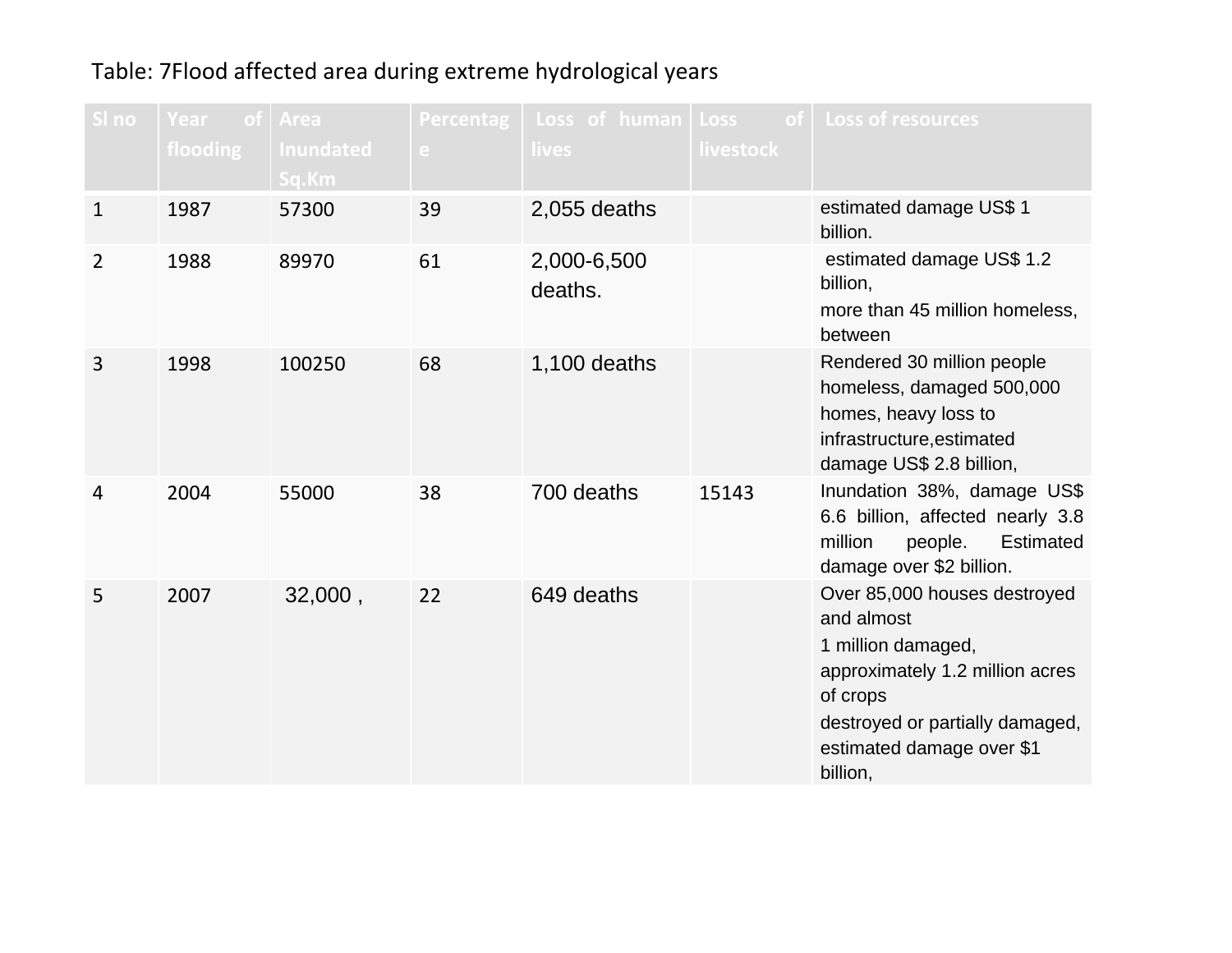Among the devastating floods, the 1998 flood was the most dangerous which inundated 69% area of Bangladesh for more than 50 days. As <sup>a</sup> result the loss of livestock and other resources poses <sup>a</sup> serious consequence in national economy.

The losses of livestock due to flood damage in 1998 is shown in the following table Table‐8

| Sl. no         | Death of animals and No<br><b>birds</b> |                                       | <b>Financial loss in million</b><br>(Tk) |
|----------------|-----------------------------------------|---------------------------------------|------------------------------------------|
| $\mathbf{1}$   | a. Cattle and buffalo                   | 5326                                  | 33.13                                    |
|                | b. Goat and sheep                       | 9297                                  |                                          |
|                | c. chicken and ducks                    |                                       |                                          |
| $\overline{2}$ | Indirect Loss of affected               |                                       |                                          |
|                | animals and birds (non                  |                                       |                                          |
|                | farm)                                   |                                       |                                          |
|                | a. Cattle and buffalo                   | 7706238                               | 25813.35                                 |
|                | b. Goat and sheep                       | 4183195                               |                                          |
|                | c. chicken and ducks                    | 35157584                              |                                          |
| $\overline{3}$ | <b>Estimated loss of private</b>        |                                       |                                          |
|                | farms                                   |                                       |                                          |
|                | a. Dairy                                | 16888                                 | 2890.47                                  |
|                | b. Poultry                              | 52686                                 |                                          |
| $\overline{4}$ | Loss of housing                         |                                       | 2026.4                                   |
|                | a. Cattle and buffalo                   | 782445 sheds                          |                                          |
|                | b. Goat and sheep                       | 278879<br>$\overline{\boldsymbol{v}}$ |                                          |
|                | c. chicken and ducks                    | 1173673,                              |                                          |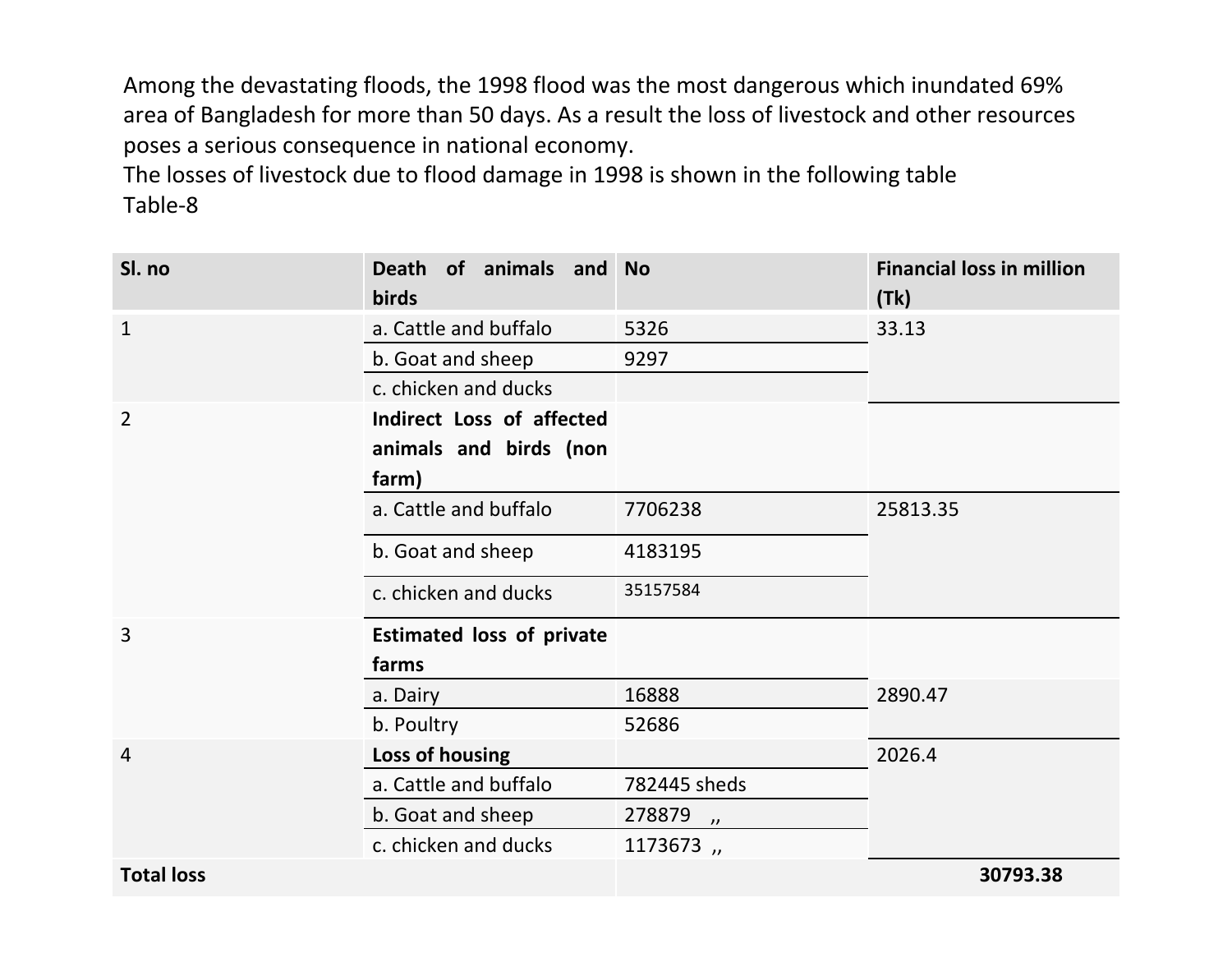

## **Livestock killed in 17 Sidr-hit districts**

| Name           | Killed    |
|----------------|-----------|
| Cow            | 37,391    |
| <b>Buffalo</b> | 7,211     |
| Goat           | 59,804    |
| Sheep          | 3517      |
| Hen            | 22,19,328 |
| Duck           | 3,53,691  |

Sources: Department of Livestock Services, Dhaka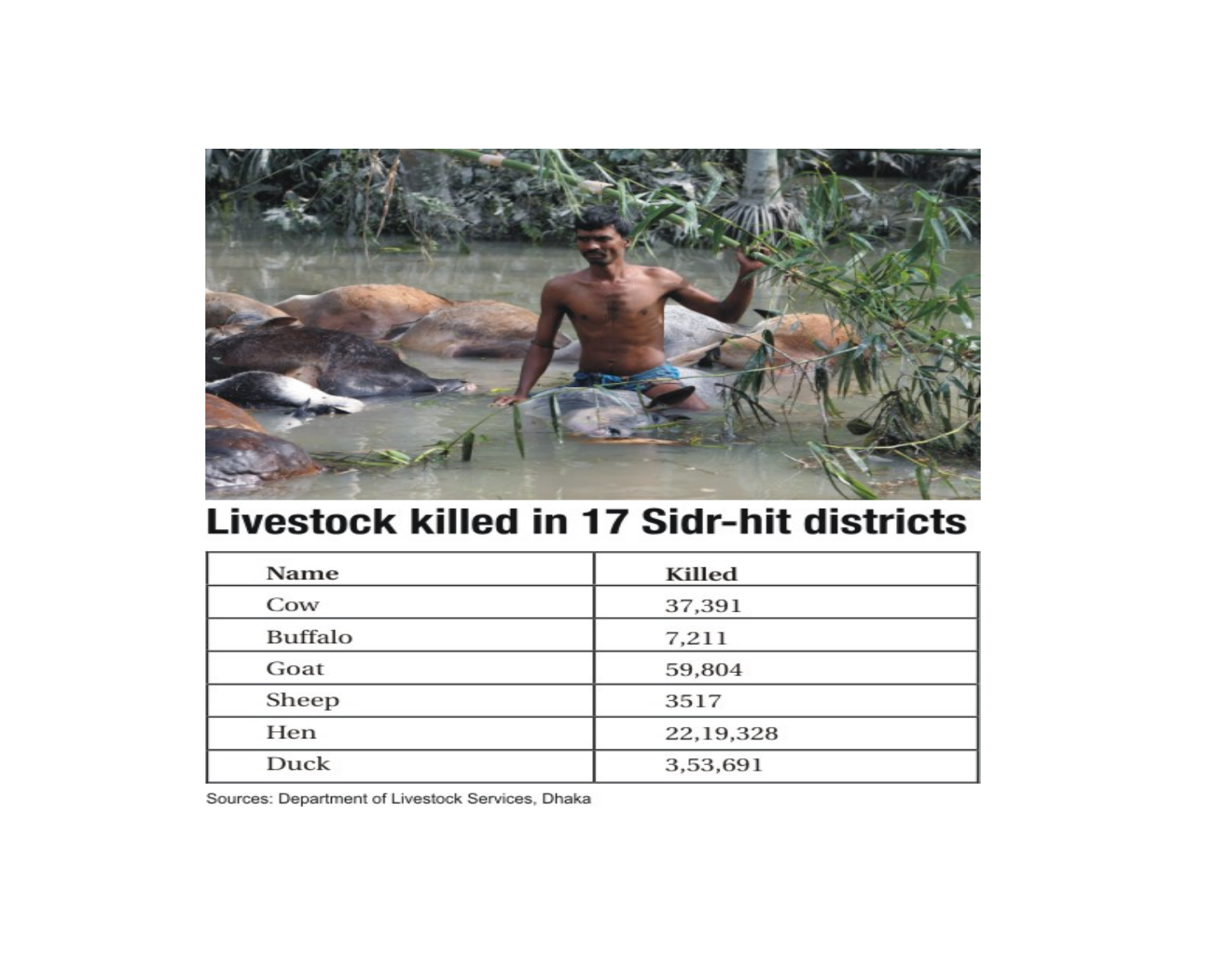### **Mainstreaming of Climate Change in Livestock Development**

- • Mainstreaming (or integrating) climate change in planning and decision‐making processes is <sup>a</sup> crucial tool to ensure Disaster Risk Reduction, Climate Change Adaptation and poverty reduction through livestock development. This approach involves taking into account risks and opportunities while putting in place adaptation measures that are attuned to the long‐term vision of development. Mainstreaming Climate Change into national policies, plans, and development projects contributes to:
- •Reducing vulnerability to climate impacts and variability.
- $\bullet$  Increasing the adaptive capacity of communities and national activities facing climate impacts.
- • Ensuring sustainable development and avoiding decisions that will generate mal‐ adaptation.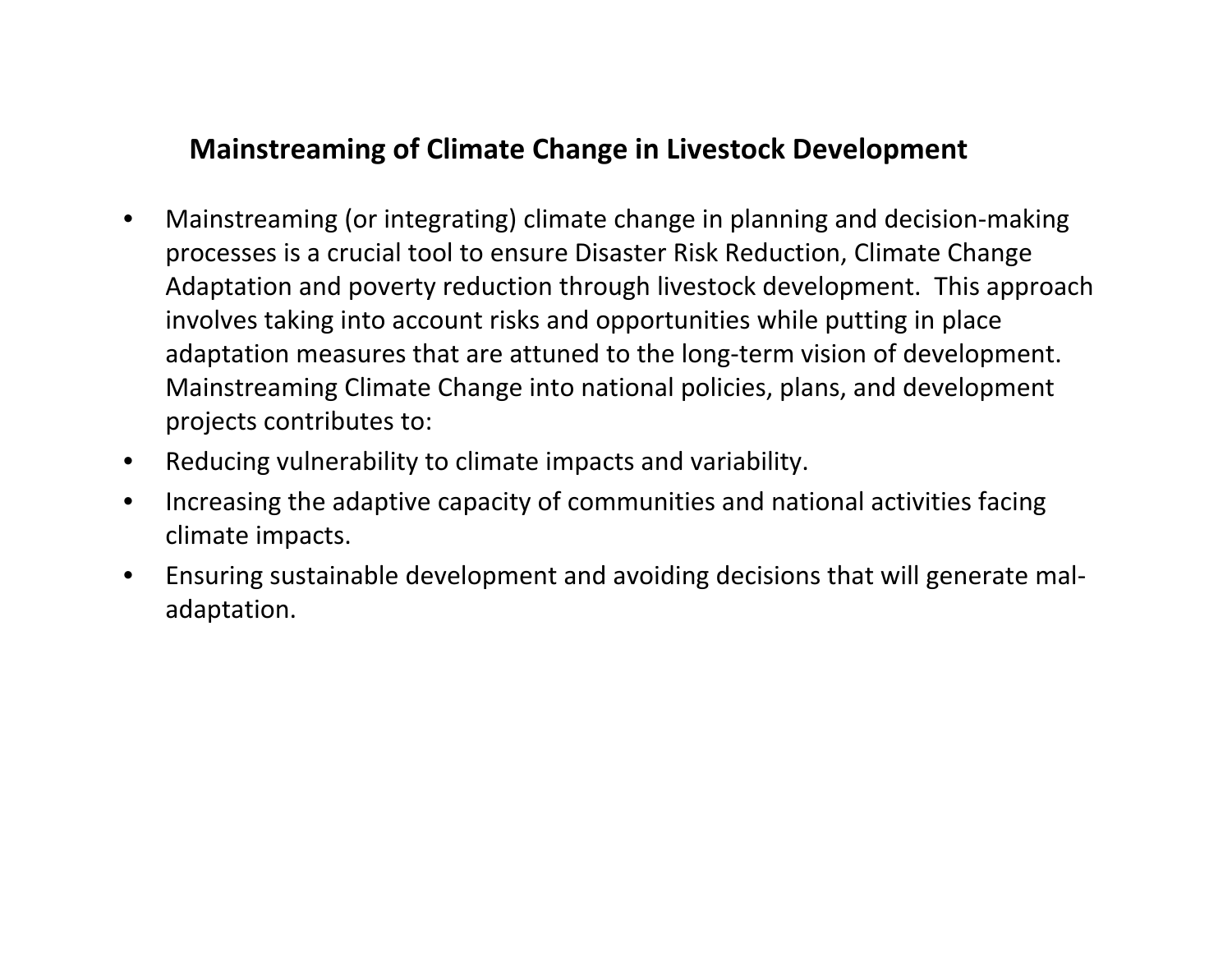The mainstreaming approach comprises the following **steps.**

- **1.** Creation of Country Climate impact Profile on livestock.
- **2.** Preparation of an Institutional Map showing different types disaster in different parts of the country which affecting livestock.
- **3.** Involvement of stakeholders in different livestock policy matters.
- **4.** Assessment of climate change risks and opportunities.
- **5.** Building the capacity of stakeholders as well as DLS staffs.
- **6.** Mainstreaming of climate change into the livestock development revised document.
- These steps are recommended to achieve <sup>a</sup> thorough integration of climate change into the selected national policies, plans, and development projects.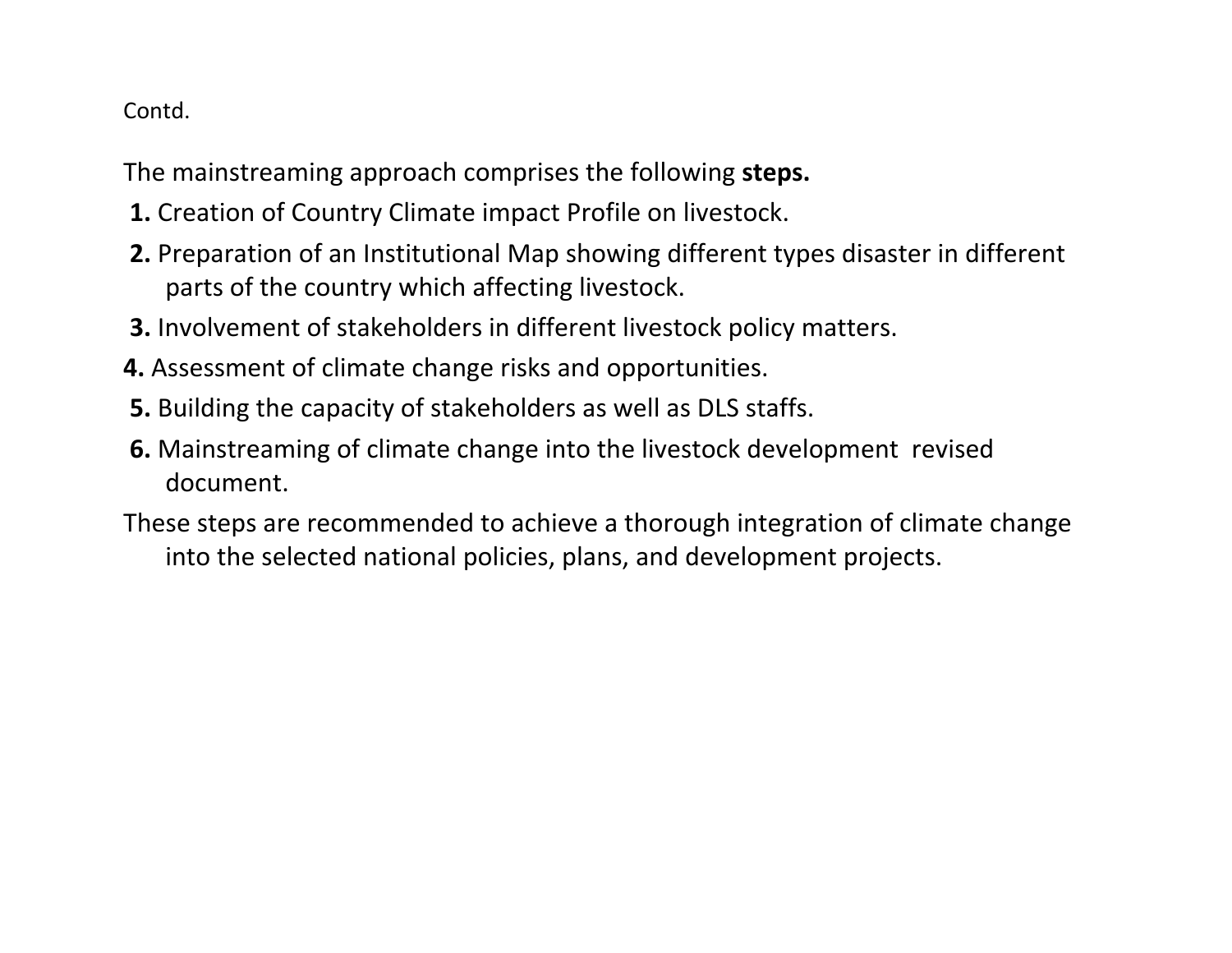What are the likely groups of people and sectors vulnerable to these impacts?

- •• The people of coastal areas
- •• The people of flood prone areas
- •Peoples lives in river bank and low lying areas.
- •Livestock rearers affecting emerging diseases.
- • Poultry is highly vulnerable even due to increase in global temperature and also cold wave of extreame weather condition.
- •Landless and marginal poor farmers.
- •Poor womens.